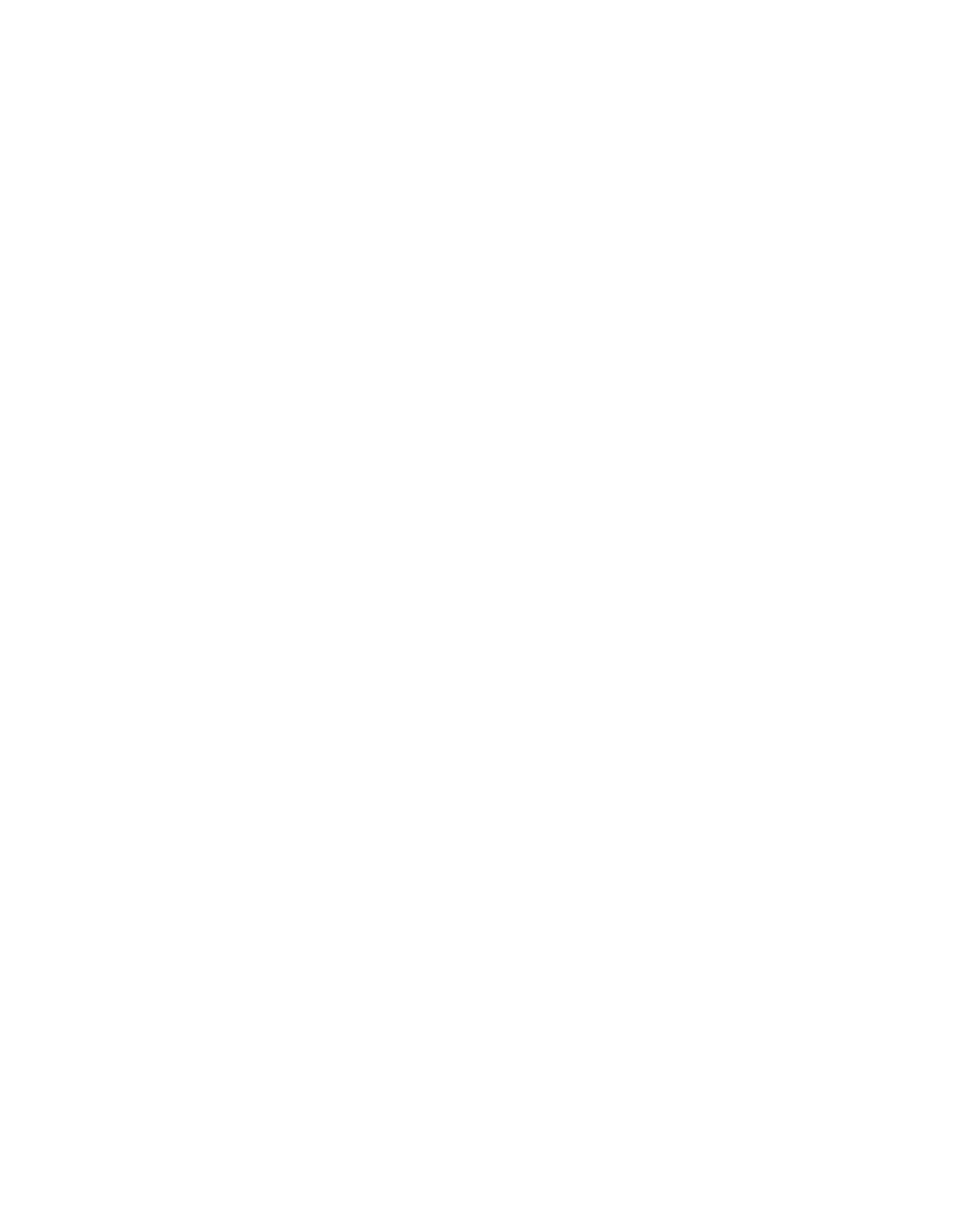### Marriage Definition



## **INITIATIVE**

#### **OUR APPROACH**

Our methodology rests on a four-tiered approach.

#### Outreach & Interest Development Reach out to people. Let them know what is going on, what is at stake.

#### **EDUCATE**

Educate the public on the issues, the applicable history of their legislator or of candidates in their district, available resources and efforts, and opportunities to participate.

#### Convince & Motivate

Based on the outreach and education, convince them that the definition of marriage between one man and one woman, and that the pro-family agenda overall is the right course for Connecticut and motivate them to act.

#### LEAD & SUPPORT ACTION:

Provide opportunities for motivated individuals to participate, communicate, and contribute to the effort through petitions, sharing information, financial contribution, contacting their legislator, attending events, or volunteering in other capacities.

#### Coalition Development

While the Family Institute will organize and spearhead this effort, we believe that, to have the most wide-reaching impact and effect possible, this should be a movement of like-minded groups across Connecticut. Our efforts will be devoted to developing relationships with these groups to form a coalition of support and action. In advance of bringing these groups into the coalition, however, we will develop a statement of belief and conduct, insuring that groups that join our coalition agree to adhere to these statements and to this code of conduct so that the reputation of the Family Institute and its supporters are not compromised in any way.

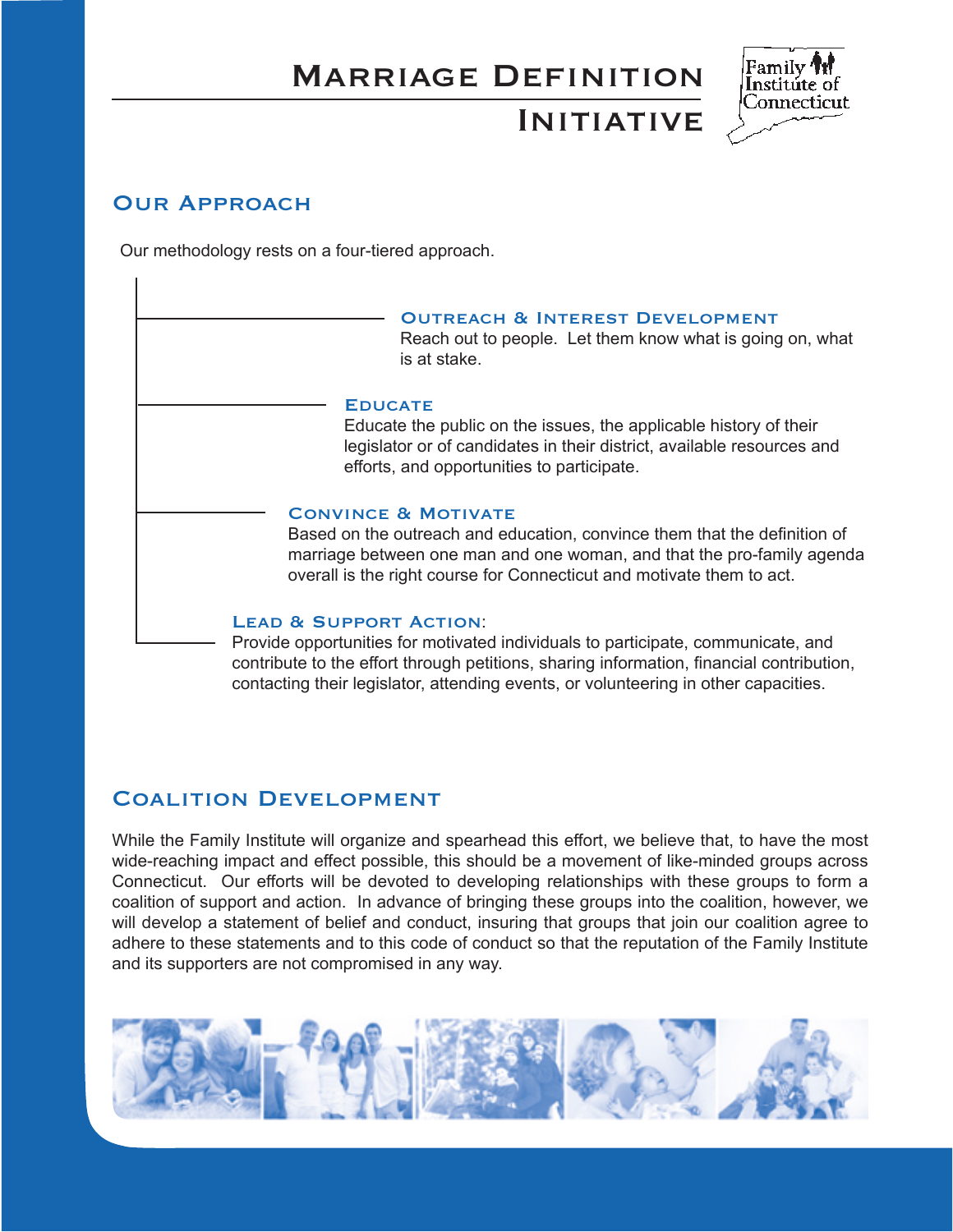### Marriage Definition



**INITIATIVE** 

#### Development Plans

Based on this approach, the Family Institute plans to undertake a significant development and outreach initiative. To develop interest, educate, and motivate action, we intend to develop a branded, highquality, and professional series of educational and informational pieces including:

- A new website for the Initiative with many educational and action-based components.
- • Enhancements to the Family Institute's website.
- An online presentation detailing the Initiative.
- Brief information pieces detailing the Initiative and issues at a glance.
- • Branded digital outreach material.
- • A multi-media DVD presentation.
- Printed mailings.
- • Editorials and models for local newspaper submission.
- • Initiative-supporting paraphernalia.
- State legislator and candidate voting and position records on these issues.

To reach out to Connecticut residents, churches, and civic groups with our message will we be developing a multi-media campaign including:

- Television advertising
- • Radio advertising
- Direct mailings of letters and media pieces.
- Email outreach of letters and media pieces
- • Buzz-creating media exposure
- Newspaper coverage
- Nationally known quest speakers and leaders
- Organized local, regional and Hartford-based public events.

To provide people with the ability to participate and act, we will be developing:

- Online petitions.
- • Digital forwarding functions so people can pass materials to friends.
- Online legislator contact forms.
- Supporting materials for church bulletins and other outreach.
- Expanded and facilitated online giving programs.
- Initiative Support Packages & organizing materials.
- **Family Institute database functionality.**
- Automatic and personalized responses to registrations and inquiries.